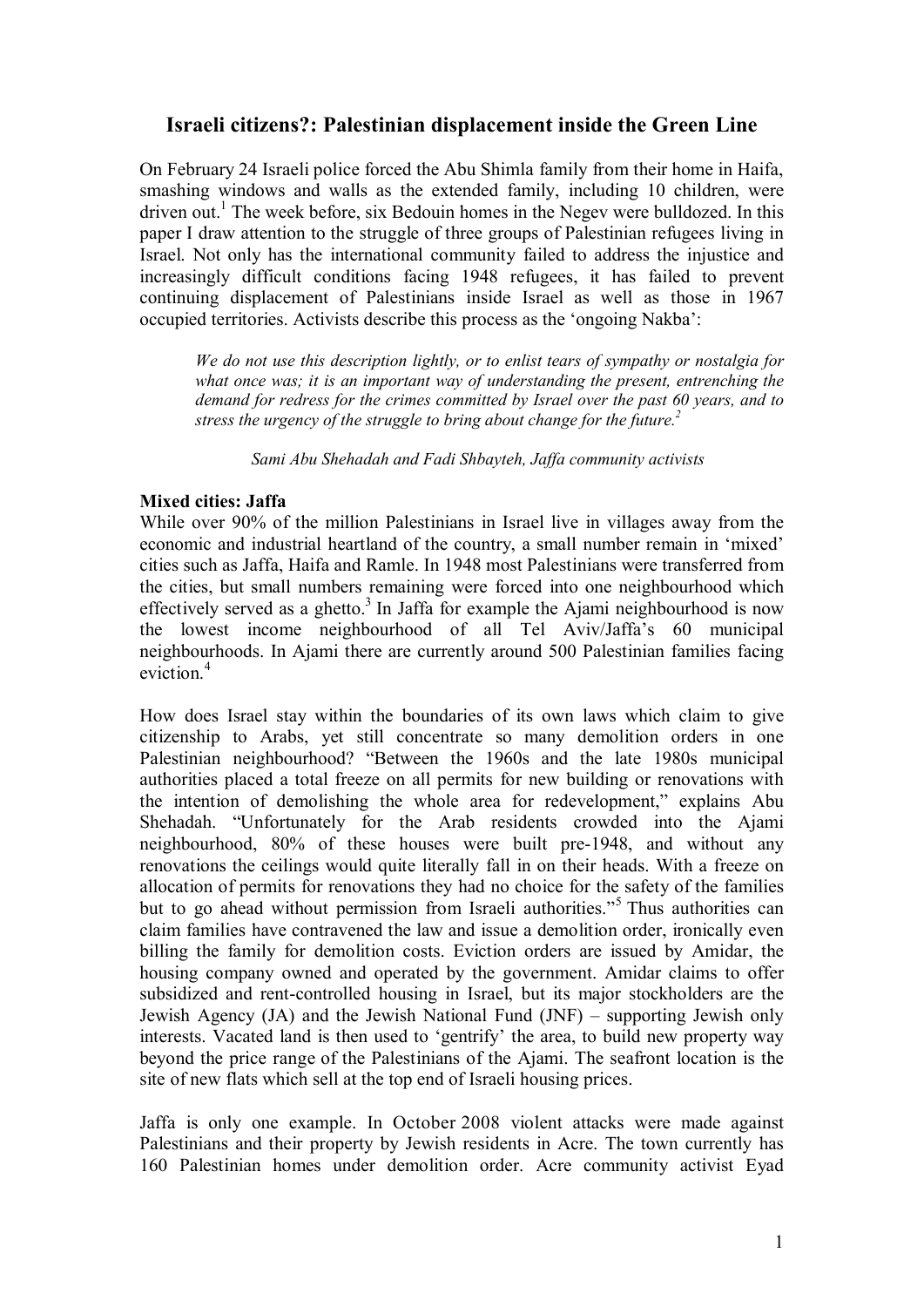Barghouti identifies four pillars of policy applied to drive Arab Palestinian citizens out of Israeli cities:<sup>[6](#page-3-5)</sup>

- 1) Economic, cultural and social marginalization and discrimination in provision of services with aim of reducing quality of life so people 'voluntarily leave'
- 2) Erasure of Arab-Palestinian identity of city in official histories; systematic neglect and demolition of buildings – (e.g. 240 Palestinian houses in Acre stand empty and boarded up)
- 3) Seizure of Palestinian homes and real estate by government agencies and corporations through legislation and policies that hinder implementation of Palestinian inheritance rights and facilitate transfer of property title to Israeli capital and institutions
- 4) Transformation of old Palestinian neighbourhoods into tourist and cultural attractions (notably artists colonies) emptied of Palestinian residents; transfer of ownership of large buildings and landmarks to Jewish tourism entrepreneurs

### **Judaization of the Galilee and the Negev: "Unrecognised" Bedouin villages**

At the fringes of Israeli society, the Bedouin Arab community are a key target of Israel's ongoing programme to "Judaize" the Negev and Galilee, areas which still have significant Palestinian populations remaining. As in all cases of Israeli displacement the process is planned and carried out at every stage with tight coordination between the state and quasi governmental Zionist institutions such as the Jewish National Fund.<sup>[7](#page-3-6)</sup> (Read *Blueprint Negev* on the JNF site.)<sup>[8](#page-3-7)</sup>

Although Israel claims to recognise their status as citizens, approximately 70,000 Bedouin are living in several hundred villages in the Negev which Israel refuses to recognize, thus denying building permits and public services such as roads, utilities and piped water. Some families have lived on the same piece of land since before 1948, while others have been repeatedly dispossessed over 60 years. Israel's hope is that increasing pressure will force people to relocate out of desperation to one of the overcrowded and underdeveloped townships which it has allocated to them. Built as part of an effort to contain the Palestinian Bedouin community, these townships provide neither a traditional agricultural lifestyle nor an adequate alternative source of income.

Grassroots organizations try to challenge these policies but face an uphill battle. In November 2008 Adalah, the largest Palestinian legal centre representing Palestinians inside Israel, appealed to the Israeli courts to prevent the expulsion of 1000 Bedouin from their homes at Atir-Umm el-Hieran. The state is requesting the destruction of the entire unrecognised village. The village was established in 1956 at the order of the military regime after the army had expelled the villagers from the region of Wadi Zaballa – Kibbutz Shuval now stands where they lived. (This expulsion was not the first; between 1948 and 1956 the community had been repeatedly displaced.) Despite existence of official documents to prove that the 1956 establishment of Atir-Umm el-Hieran was given government approval, the village was never officially recognized.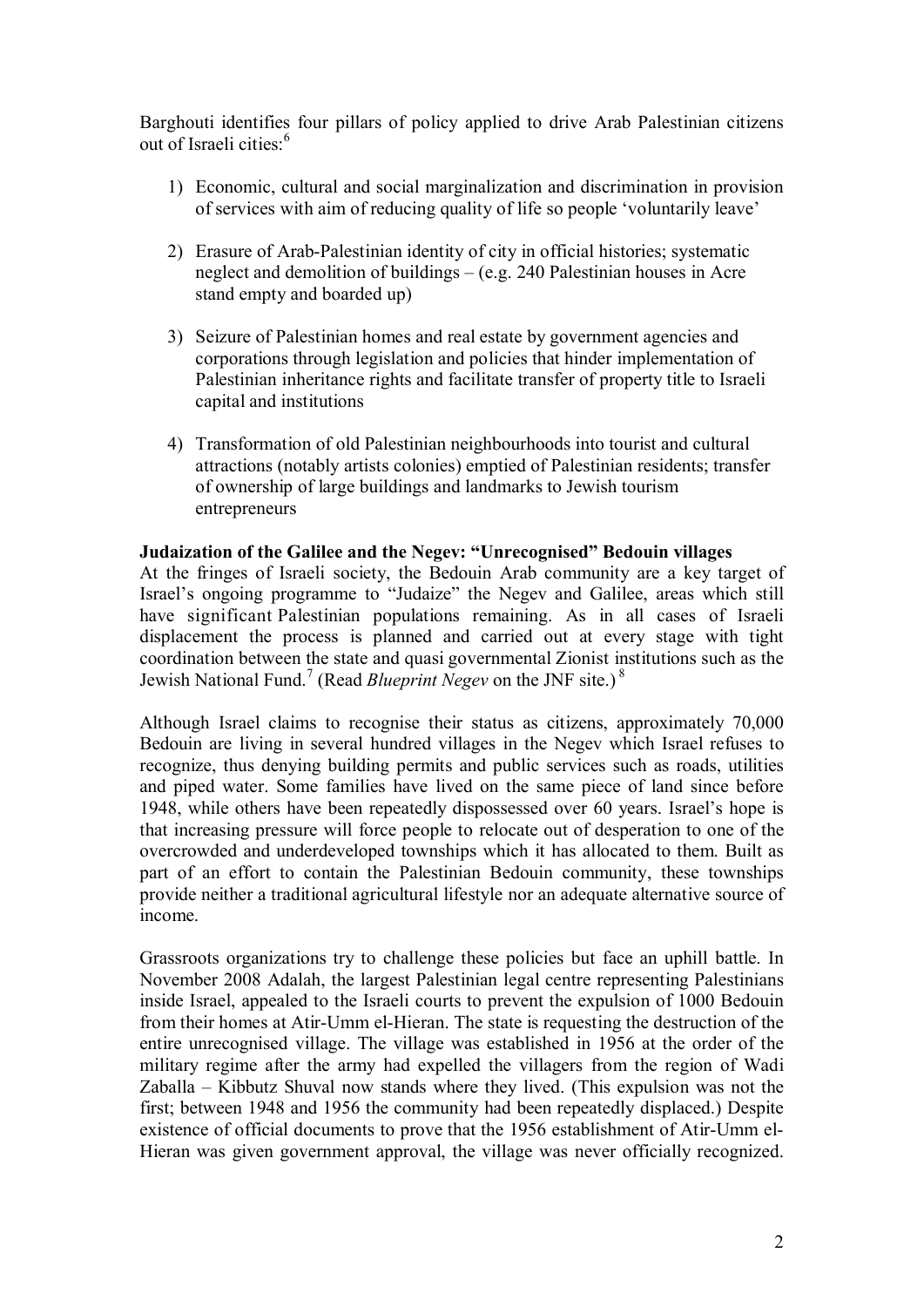The 2002 approved government master plan has allocated the village to become a Jewish settlement known as Hiran.<sup>[9](#page-3-8)</sup>

Aside from direct physical destruction which usually utilizes the full force of the authorities with helicopters, bulldozers and hundreds of armed police to destroy zinc shacks and evict unarmed occupants, as in the case of mixed cities, Israel applies methods designed to result in quiet or 'voluntary' transfer. At the end of 2007, Adalah appealed to the Israeli Supreme Court against a decision by the Water Commissioner and the Israel Land Administration (ILA) not to provide drinking water to a group of unrecognized villages.<sup>[10](#page-3-9)</sup> The appeal was made on behalf of 128 families living in six villages. Adalah argued that the government's denial of a request for drinking water is a direct attempt to use water resources to force Bedouin to leave the villages. Over a year later the organization is still awaiting a court decision. "These families have not left their land and have not relocated to live in other areas. The main basis for denying the requests…is to exert pressure on them to relocate to these government planned towns, which violates their basic right to dignity, solely in order to advance Israel's policy... a severe and totally illegal punishment."<sup>[11](#page-3-10)</sup>

### **1948 internal refugees**

In 1948 while the majority of Palestinians were exiled outside the new state of Israel, an estimated 160,000 Palestinians managed to remain, later becoming Israeli citizens. However around a fifth of these were internally displaced – despite their citizenship, denied return to property and lands. Today some homes still exist crumbling or boarded up, or lived in by Israelis in what have become Jewish residential areas. However the vast majority have been bulldozed and built on or left as empty fields.

From 1948 to 1966 Palestinian citizens lived under military government, subject to curfew, and requiring permits for even small journeys. Throughout my research people spoke of how this was a time of struggle for basic survival. Coordinating effective struggle to return was out of the question, particularly with the threat of banishment hanging over their heads. By the time Palestinians had rebuilt their lives and began to re-establish political structures devastated in 1948, the destruction of more than 500 Palestinian villages was seen by Israel and the world as a *fait accompli*. Palestinian political activity was focused on ending the new 1967 occupation, and new threats of land confiscation inside Israel. The police killing of six demonstrators in 1976 as Palestinian citizens gathered in the Galilee to protest land confiscation, today commemorated as Land Day, was a bloody reminder that the end of military rule did not signal the integration of Arabs as full citizens of Israel.

1948 however was never forgotten within the community. In the early 1990s as Palestinians inside Israel finally realised that the international community labelled their concerns as 'an Israeli domestic issue,' local activists decided to take a more proactive stance in demanding a just solution for their 1948 dispossession. Destroyed village committees emerged campaigning for the right to protect remaining graveyards and holy sites. An umbrella committee known as the Association for the Defence of the Rights of the Internally Displaced (ADRID) was formed in order to campaign for the right of return for refugees inside Israel – as part of the development of the wider international grassroots campaign for the Palestinian right of return. In 1998 ADRID established a 'Nakba March' at the site of a different Palestinian village each year. The event is held on the day Israelis celebrate independence as traditionally